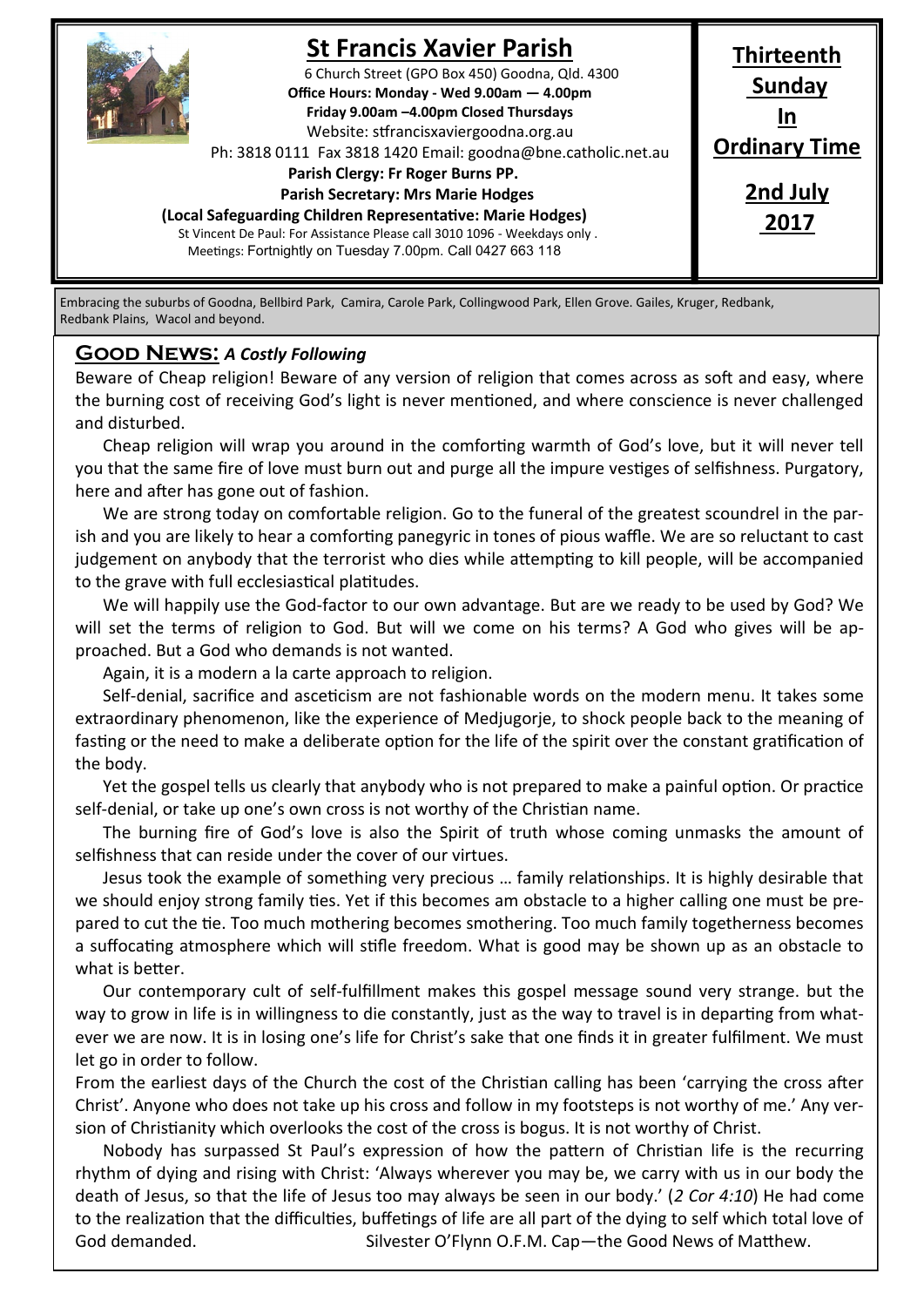**Planned Giving** Envelopes for the coming financial year are available in the Pergola. I have deleted a number of envelopes due to the fact that we haven't had any contribution from those envelopes for some months, some even at all in the last 12 months.

Other ways of giving regularly are via Direct Debit or Credit Card if you would like more information or to sign up to this way of giving please contact Marie in the Office.

**School Vacation Time.** Once again with the children being on holiday, there is a risk for vandalism to the School and its surrounds. Please keep an eye out if you are near the school and if you see something suspicious please inform the Police.

### **Catholic Mission Our parish will host the annual Propagation of the Faith appeal next weekend of July 8/9.**

If we are regular participants in the Sunday Mass, it can seem that the demands on our finances are all too frequent. But as the Gospel reading from Matthew reminds us, being a person of faith has a price. This passage is a powerful reminder that if we are to be truly disciples of Christ, we have to put others first; this is the Cross of sacrifice and self-abandonment. It is the cross that missionaries all around the world, including Sr Mary in Uganda, take up daily and it is the cross we are asked to accept, according to our circumstances, as donors to the Catholic Mission Propagation of the Faith appeal. On behalf of the missionaries, and those they serve, thankyou, in anticipation for your generosity.

### **David McGovern, Director, Brisbane & Toowoomba Diocese**

### **Minister's Preparation—Tuesday 18th July 2017**

At long last we have been able to set a date for parishioners who wish to begin the ministry of Reader or Communion Minister. This year we are trying an evening rather than a Saturday afternoon. If you have given your name or would like to be considered for one of the ministries, please make a date in your Diary. Tuesday 18th July starting at 6.30pm. At this session we will have the paperwork that you need to complete as a volunteer in the Archdiocese. I hope you will give this opportunity to exercise your vocation as a Baptised Catholic some thought and offer your services.

**Cleaners for the Church WANTED** We are in desperate need of more cleaners for the Church. Do you have a couple of hours a week to spare? If so please consider volunteering to clean the Church. Cleaning is usually done on Friday after Mass but if that is not suitable and you can arrange with Fr Roger or the Office for entry outside of this time then that is fine so long as the Church is cleaned towards the end of the week in time for weekend Masses. For more information or to volunteer please contact Pam on 3288 4594 or

the office on 3818 0111.

**The St Vincent de Paul Society** is a lay Catholic organization which aims to live the gospel by serving Christ in the poor with love, respect, justice, hope and joy and by working to shape a more just and compassionate society. The local Goodna Conference distributes food, clothing and furniture to struggling families in the parish. There are also St Vinnies shops. The shops are looking for volunteers of all ages and skill levels to be involved in a variety of tasks including: sorting donations, pricing donations, customer service, and retail shop floor tasks. The closest store to Goodna is in the Redbank Plains Town Square. The Sumner Park and Ipswich warehouses are also looking for people to help the truck drivers with shop deliveries and furniture pick-up and deliveries. If you would like more information or you wish to volunteer some time, please contact Liz at liz.ward@svdpqld.org.au or by calling **3716 1200** during office hours.

**Humour** A blonde walked into a hair salon and insisted that the stylist cut around the earphones of her IPod. The stylist did as she asked.

About a month later, the blonde returned to have her hair styled again. Again, the stylist was told to cut around her earphones.

This happened for months on end. Finally, the hairstylist couldn't contain his curiosity so, while giving the blonde a haircut, he pulled the earphones off. Whereupon the blonde fell to the floor stone dead. The paramedics arrived and took the body away. The hairstylist lifted the earphones to hear what she'd been listening to. He put them on and heard: 'Inhale...exhale....inhale....exhale....'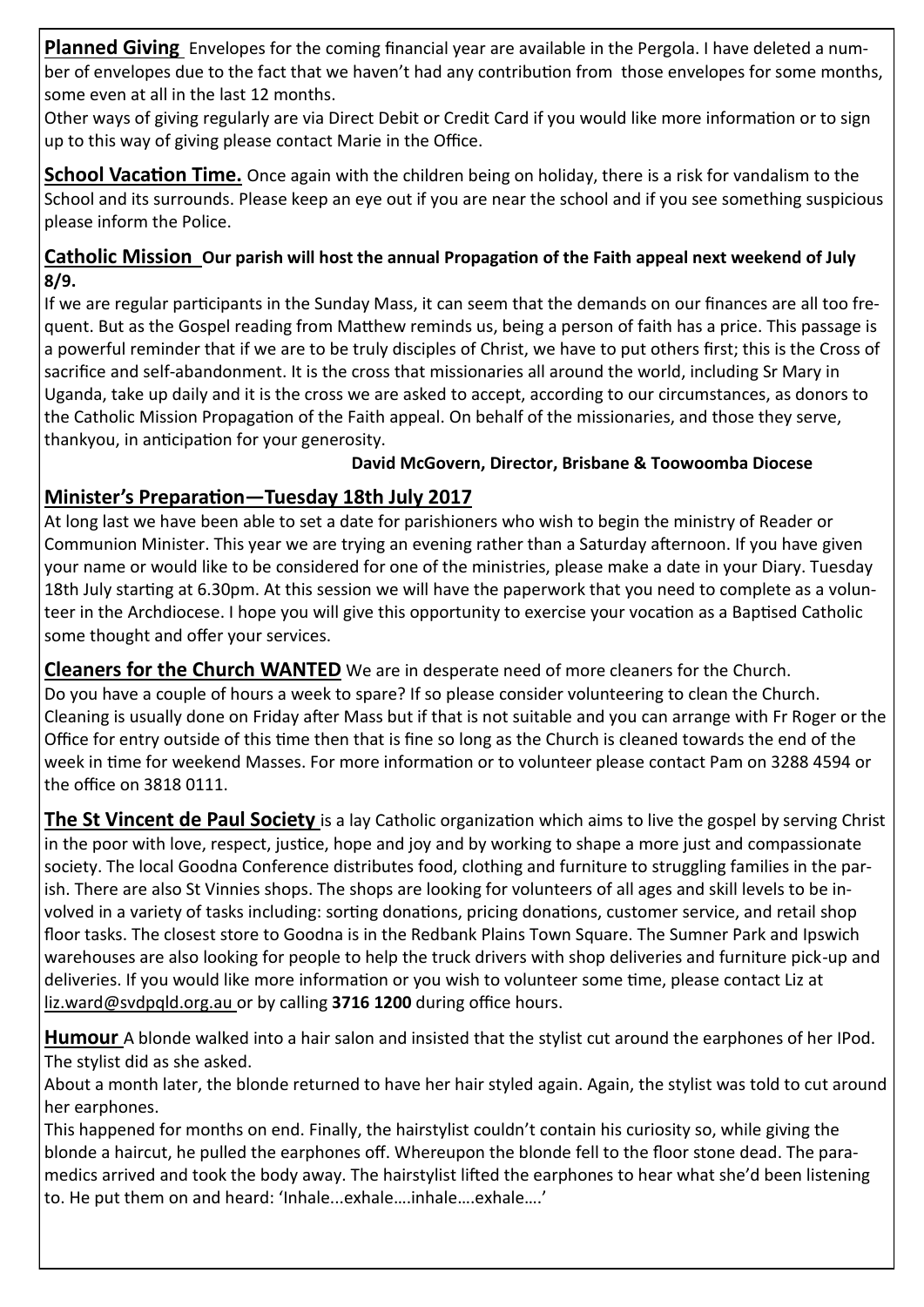## **Spirituality for Life**



The voice of the Spirit speaking of gratitude, generosity, responsibility and increase



*Each one of you has received a special grace, so, like good stewards responsible for all these varied graces of God, put it out at the service of others." (1 Peter 4:10)* 

#### **July 2nd –Thirteenth Sunday in Ordinary Time**

*"…whoever does not take up his cross and follow after me is not worthy of me."* - *MATTHEW 10:38*

Pope Benedict XVI said "The world offers you comfort. But you were not made for comfort, you were made for greatness". "Comfort" puts me first. "Picking up your cross and following Jesus" puts God and others first. Why settle for comfort when you can achieve greatness! Pick up your cross, ask Jesus for guidance on using your gifts and live the life God intended for you! (Accessed from http://archstl.org/stewardship/page/bulletin-inserts on 24 June,2017)

# **Who's going to do it?**

Each year, the number of priests either moving to lesser duties (retiring) or having to give up active ministry due to ill health, outnumbers the priests being ordained at Banyo. The Archbishop has for a number of years sought help from outside Australia.

 With the drop in numbers, some have suggested that there is a need to rationalize the number and times of masses. To be able to travel a little distance and a time you are not used to is a reality for many members of the Archdiocese.

 In recent encyclicals, the Holy Father has stressed that we belong to a different Church to the past and the challenges of being the Catholic Church today are enormous. Long gone are the days when there was an excess of people offering their services to the Church.

 In reality, our own parish has changed in the last ten years. The partitioning to provide a parish in Springfield, the short time that we had two priests with Fr Paul. We have had an increase of refugees and people from other countries joining us, although this has been a historical aspect of the parish.

 A number of years ago we started working according to the Stewardship model of church. Many people today are active in various ministries, not all being liturgical. Thank God for those who give their time and talents for the benefit of others.

 There is always room for more people to be involved in the life of the parish. Each parishioner needs to ask '**What can I do, what can I offer?'** Age may mean that being physically active is not possible, but the support through prayer for the parish and those in need is a viable ministry.

This is the story about four people: Everybody, Somebody, Anybody and Nobody.

There was a very important venture to start in a parish. Everybody was asked to do it. Everybody was sure that Somebody would do it, Anybody could have done it, in the end Nobody did it.

Everybody got angry because Somebody should have done it, Nobody realised that Everybody wouldn't do it because Nobody asked Anybody to do it.

Put it another way:

There were 573 churchgoers in a certain parish, of these 97 were elderly or infirm.

That leaves 467 to do all the work.

Of this 467, 143 are at work all day. That leaves 333 to do all the work.

Of this 333, 121 have children at home plus housework. That leaves 212 to do all the work.

Of this 212, 87 live too far away and have no transport. That leaves 125 to do all the work.

Of this 125, 81 can't be bothered to do anything That leaves 44 to do all the work.

Of this 44, 42 are already doing something, and that leaves you and me! And of course: Anybody.

**CAN YOU, SOMEBODY, HELP US PLEASE ?**